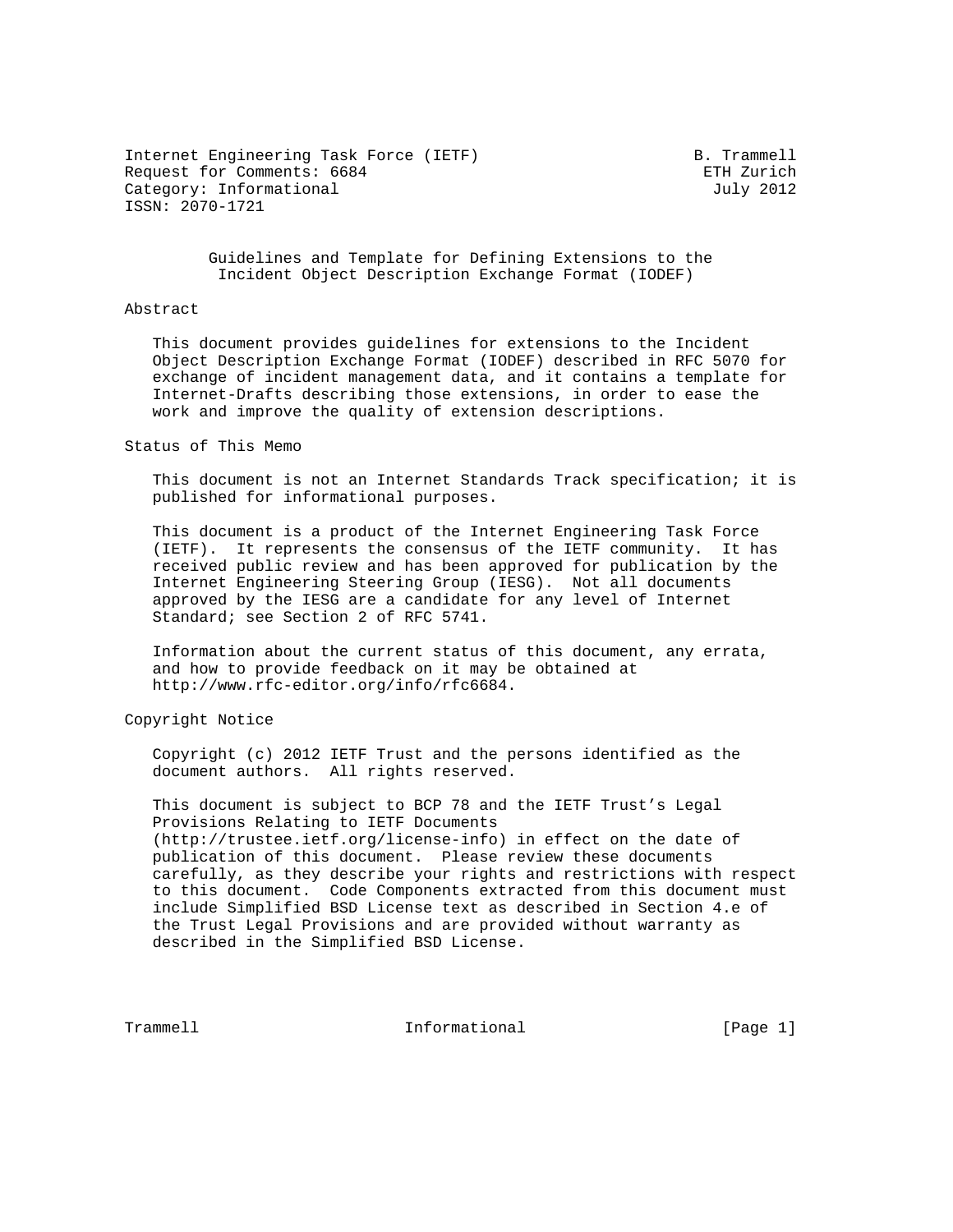# Table of Contents

| 2. Applicability of Extensions to IODEF 3                 |  |
|-----------------------------------------------------------|--|
| 3. Selecting a Mechanism for IODEF Extension 3            |  |
|                                                           |  |
|                                                           |  |
|                                                           |  |
|                                                           |  |
|                                                           |  |
|                                                           |  |
|                                                           |  |
|                                                           |  |
|                                                           |  |
|                                                           |  |
|                                                           |  |
|                                                           |  |
|                                                           |  |
| A.8. Appendix A: XML Schema Definition for Extension 10   |  |
|                                                           |  |
| Appendix B. Example Enumerated Type Extension Definition: |  |
|                                                           |  |
| Appendix C. Example Element Definition: Test 10           |  |
|                                                           |  |

## 1. Introduction

 In the five years since the specification of IODEF [RFC5070], the threat environment has evolved, as has the practice of cooperative network defense. These trends, along with experience gained through implementation and deployment, have indicated the need to extend IODEF. This document provides guidelines for defining these extensions. It starts by describing the applicability of IODEF extensions, and the IODEF extension mechanisms, before providing a section (Appendix A) that contains a template to be the starting point for any future Internet-Draft about an IODEF extension.

 This document is designed to give guidance on the extension of IODEF, especially for those extension authors who may be new to the IETF process. Nothing in this document should be construed as defining policies for the definition of these extensions.

 At publication time, the Managed Incident Lightweight Exchange (MILE) working group of the IETF provides a home for work on IODEF extensions that do not otherwise have a natural home. IODEF extensions that require the expertise of other IETF working groups or other standards development organizations may be done within those groups with consultation of IODEF experts, such as those appointed for review as in [RFC6685].

Trammell **Informational Informational** [Page 2]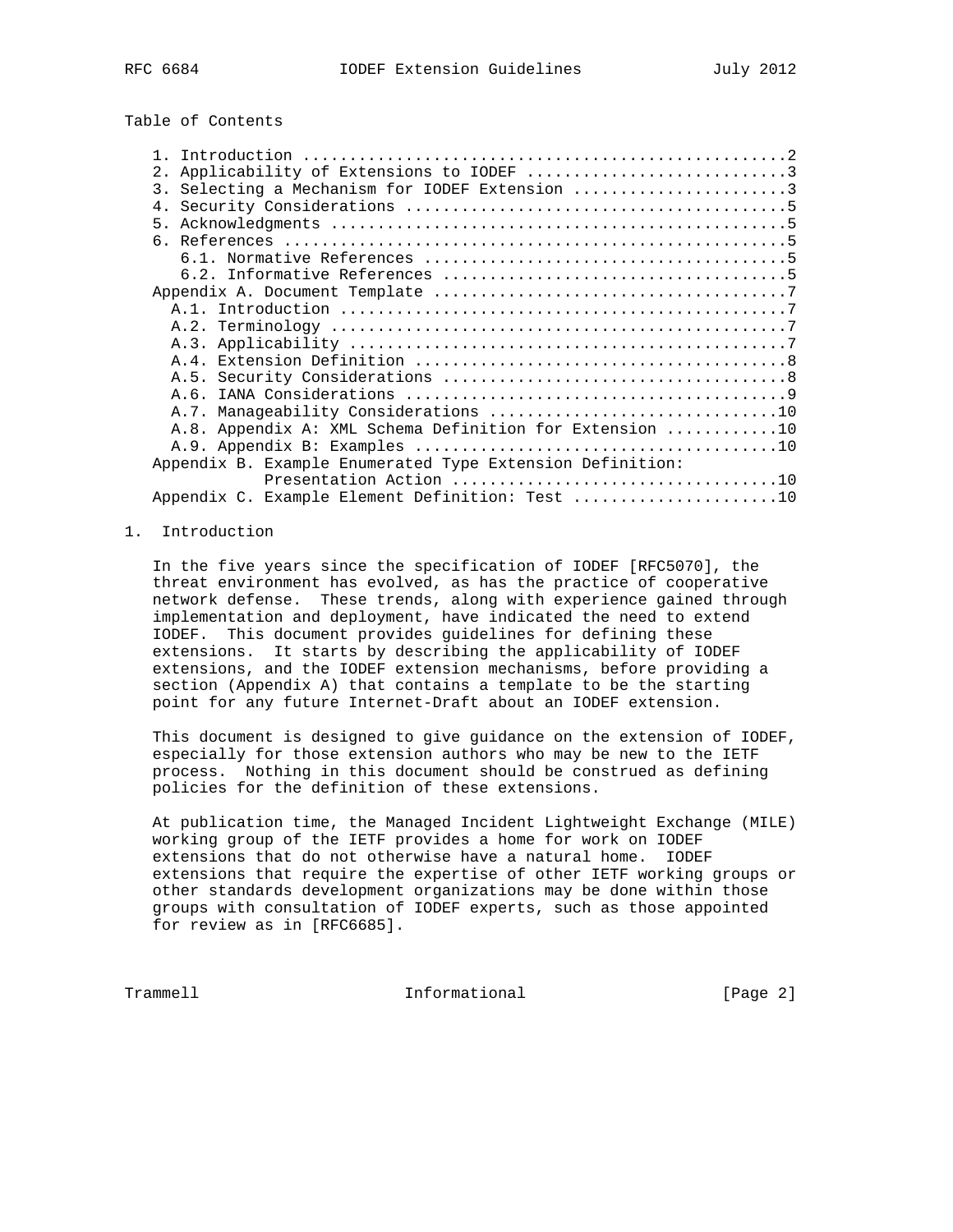2. Applicability of Extensions to IODEF

 Before deciding to extend IODEF, the first step is to determine whether an IODEF extension is a good fit for a given problem. There are two sides to this question:

- 1. Does the problem involve the reporting or sharing of observations, indications, or other information about an incident, whether in progress or completed, hypothetical or real? "Incident" is defined in the terminology for the original IODEF requirements [RFC3067]: an event that involves a security violation, whether a single attack of a group thereof. If the answer to this question is unequivocally "No", then IODEF is probably not a good choice as a base technology for the application area.
- 2. Can IODEF adequately represent information about the incident without extension? IODEF has a rich set of incident-relevant classes. If, after detailed examination of the problem area and the IODEF specification, and consultation with IODEF experts, the answer to this question is "Yes", then extension is not necessary.

Examples of such extensions to IODEF might include the following:

- o Leveraging existing work in describing aspects of incidents to make IODEF more expressive, by standardized reference to external information bases about incidents and incident-related information
- o Allowing the description of new types of entities (e.g., related actors) or new types of characteristics of entities (e.g., information related to financial services) involved in an IODEF incident report
- o Allowing the representation of new types of indicators, observables, or incidents in an IODEF incident report
- o Allowing additional semantic or metadata labeling of IODEF Documents (e.g., for handling or disposition instructions, or compliance with data protection and data retention regulations)
- 3. Selecting a Mechanism for IODEF Extension

 IODEF was designed to be extended through any combination of the following:

 1. extending the enumerated values of Attributes, per Section 5.1 of [RFC5070];

Trammell **Informational** Informational [Page 3]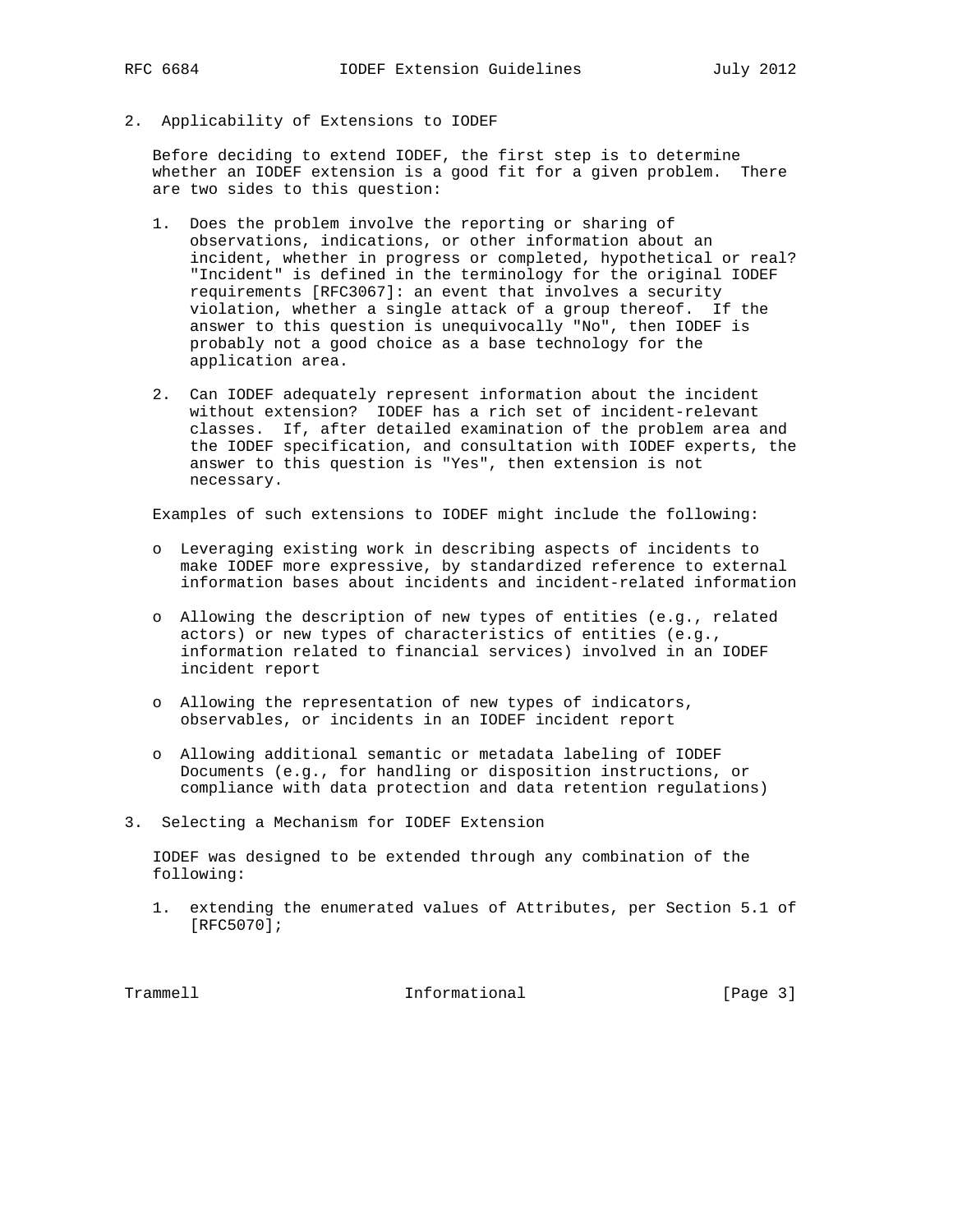- 2. class extension through AdditionalData or RecordItem elements, per Section 5.2 of [RFC5070]; and/or
- 3. containment of the IODEF Document element within an external XML Document, itself containing extension data, as done by Real-time Inter-network Defense (RID) [RFC6545].

 Note that in this final case, the extension will not be directly interoperable with IODEF implementations, and it must "unwrap" the IODEF document from its container; nevertheless, this may be appropriate for certain use cases involving integration of IODEF within external schemas. Extensions using containment of an IODEF Document are not further treated in this document, though the document template in Appendix A may be of some use in defining them.

 Certain attributes containing enumerated values within certain IODEF elements may be extended. For an attribute named "foo", this is achieved by giving the value of "foo" as "ext-value" and adding a new attribute named "ext-foo" containing the extended value. The attributes that can be extended this way are limited to the following, denoted in 'Element@attribute' format, referencing the section in which they are defined in [RFC5070]:

 Incident@purpose, Section 3.2 AdditionalData@dtype, Section 3.6 Contact@role, Section 3.7 Contact@type, Section 3.7 RegistryHandle@registry, Section 3.7.1 Impact@type, Section 3.10.1 TimeImpact@metric, Section 3.10.2 TimeImpact@duration, Section 3.10.2 HistoryItem@action, Section 3.11.1 Expectation@action, Section 3.13 System@category, Section 3.15 Counter@type, Section 3.16.1 Counter@duration, Section 3.16.1 Address@category, Section 3.16.2 NodeRole@category, Section 3.16.3 RecordPattern@type, Section 3.19.2 RecordPattern@offsetunit, Section 3.19.2 RecordItem@dtype, Section 3.19.3

 Note that this list is current as of publication time; the set of IODEF data types may be extended by future specifications that update [RFC5070].

 An example definition of an attribute extension is given in Appendix B.

Trammell **Informational Informational** [Page 4]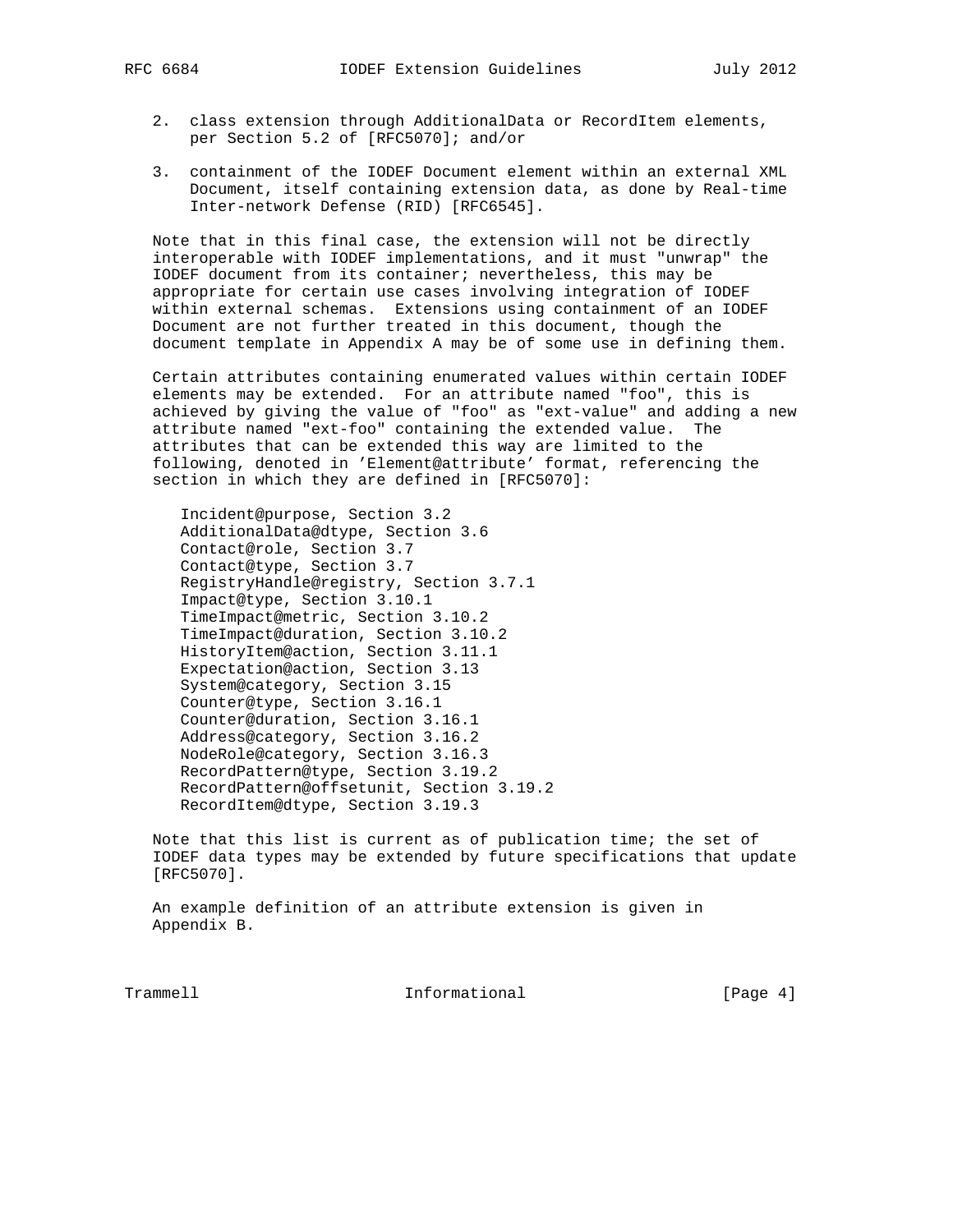IODEF Documents can contain extended scalar or XML data using an AdditionalData element or a RecordItem element. Scalar data extensions must set the "dtype" attribute of the containing element to the data type to reference one of the IODEF data types as enumerated in Section 2 of [RFC5070], and it should use the "meaning" and "formatid" attributes to explain the content of the element.

 XML extensions within an AdditionalData or RecordItem element use a dtype of "xml", and they should define a schema for the topmost containing element within the AdditionalData or RecordItem element. An example definition of an element definition is given in Appendix C.

 When adding elements to the AdditionalData section of an IODEF document, an extension's namespace and schema should be registered with IANA; see Appendix A.6 for details.

4. Security Considerations

 This document raises no security issues itself. Extensions defined using the template in Appendix A need to provide an analysis of security issues they may raise. See Appendix A.5 for details.

5. Acknowledgments

 Thanks to David Black, Benoit Claise, Martin Duerst, Eran Hammer, Tom Millar, Kathleen Moriarty, Peter Saint-Andre, Robert Sparks, Takeshi Takahashi, Sean Turner, Samuel Weiler, and Peter Yee for their reviews and comments. This work is materially supported by the European Union Seventh Framework Program under grant agreement 257315 (DEMONS).

- 6. References
- 6.1. Normative References
	- [RFC5070] Danyliw, R., Meijer, J., and Y. Demchenko, "The Incident Object Description Exchange Format", RFC 5070, December 2007.
- 6.2. Informative References
	- [RFC2119] Bradner, S., "Key words for use in RFCs to Indicate Requirement Levels", BCP 14, RFC 2119, March 1997.
	- [RFC3067] Arvidsson, J., Cormack, A., Demchenko, Y., and J. Meijer, "TERENA'S Incident Object Description and Exchange Format Requirements", RFC 3067, February 2001.

Trammell **Informational** Informational [Page 5]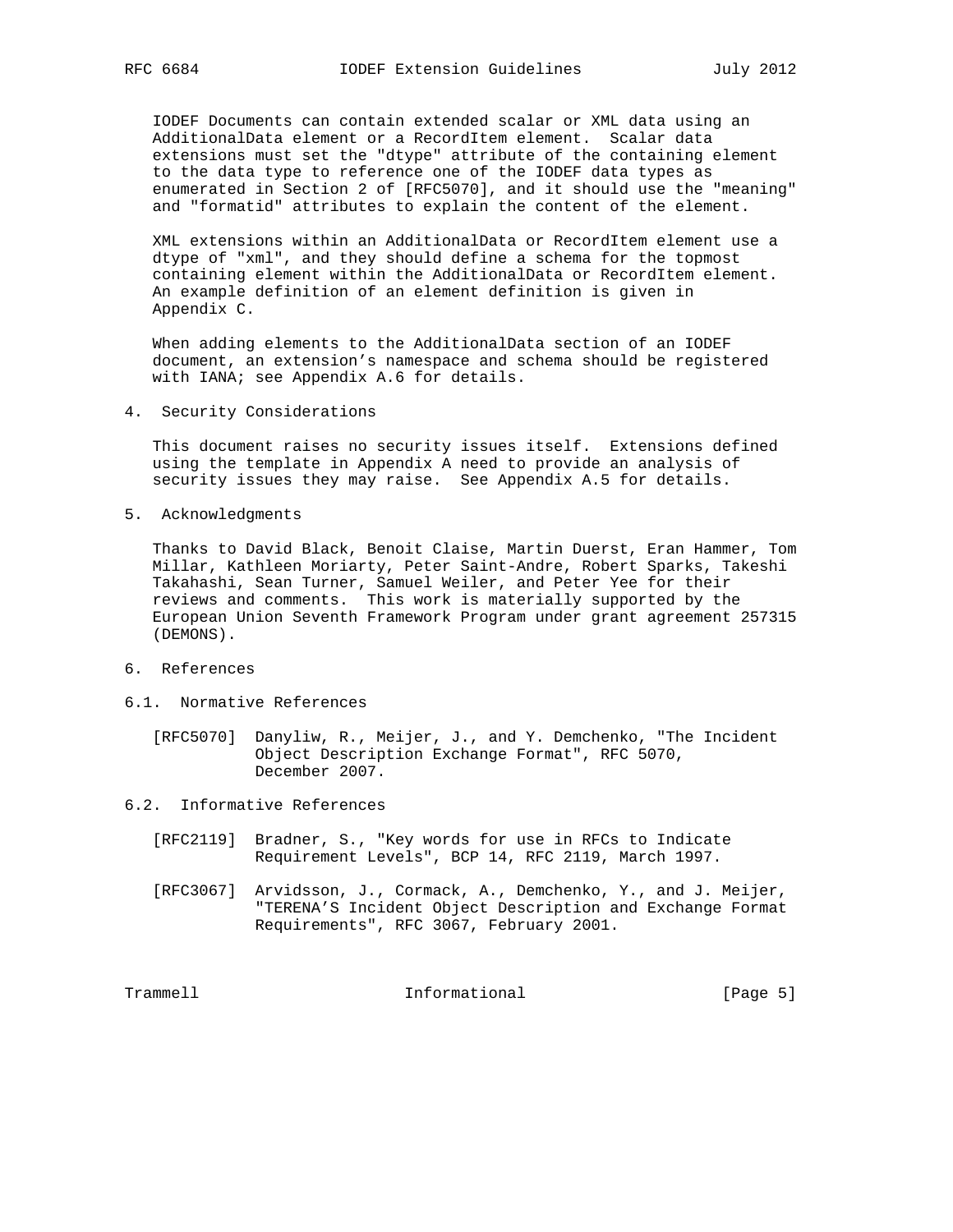- [RFC3552] Rescorla, E. and B. Korver, "Guidelines for Writing RFC Text on Security Considerations", BCP 72, RFC 3552, July 2003.
- [RFC5226] Narten, T. and H. Alvestrand, "Guidelines for Writing an IANA Considerations Section in RFCs", BCP 26, RFC 5226, May 2008.
- [RFC5706] Harrington, D., "Guidelines for Considering Operations and Management of New Protocols and Protocol Extensions", RFC 5706, November 2009.
- [RFC6545] Moriarty, K., "Real-time Inter-network Defense (RID)", RFC 6545, April 2012.
- [RFC6685] Trammell, B., "Expert Review for Incident Object Description Exchange Format (IODEF) Extensions in IANA XML Registry", RFC 6685, July 2012.

Trammell **Informational** Informational [Page 6]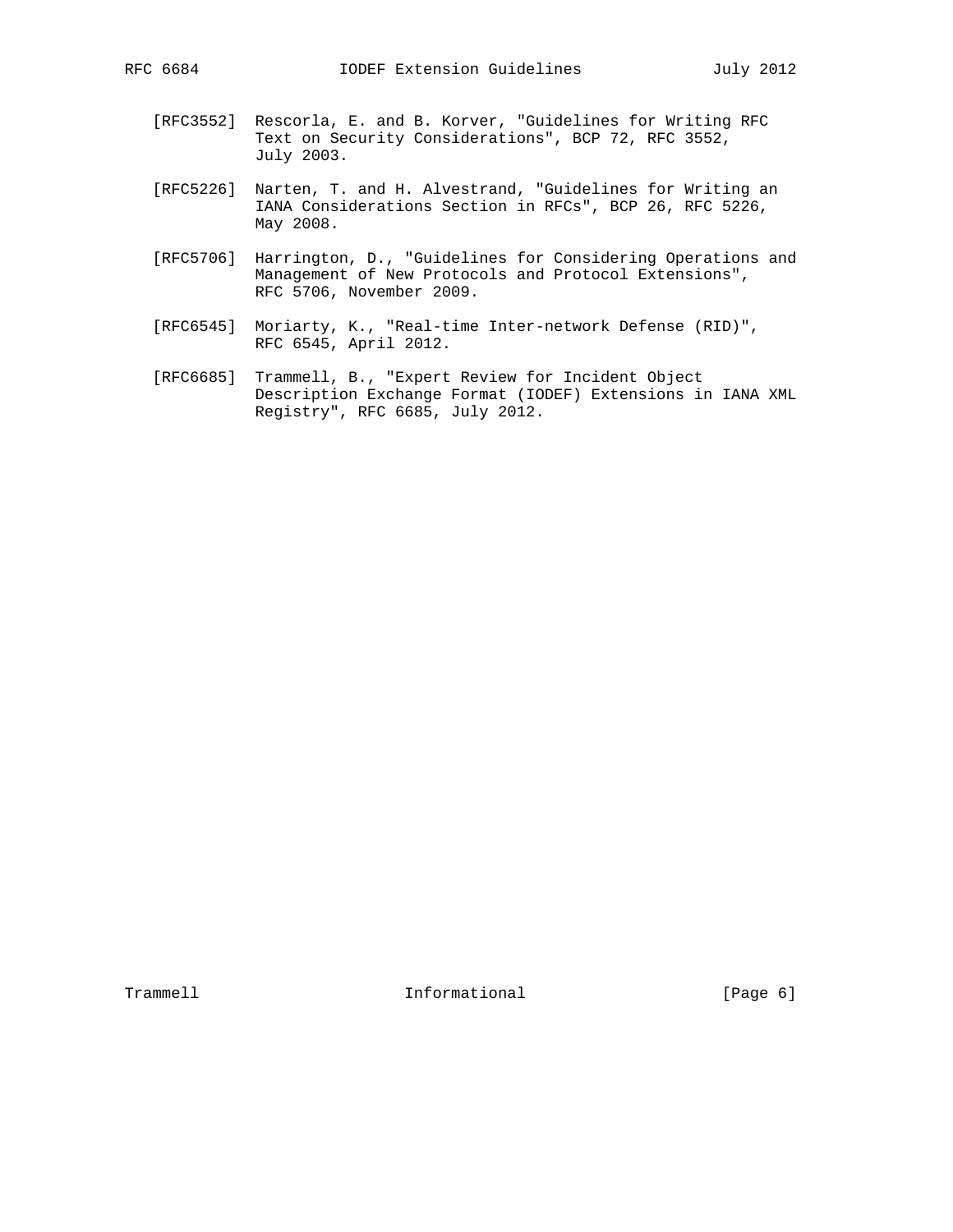## Appendix A. Document Template

 The document template given in this section is provided as a starting point for writing an Internet-Draft describing an IODEF extension. RFCs are subject to additional formatting requirements and must contain additional sections not described in this template; consult the RFC Editor style guide

(http://www.rfc-editor.org/styleguide.html) for more information.

 This template is informational in nature; in case of any future conflict with RFC Editor requirements for Internet-Drafts, those requirements take precedence.

### A.1. Introduction

 The Introduction section lays out the problem being solved by the extension, and motivates the development and deployment of the extension.

#### A.2. Terminology

 The Terminology section introduces and defines terms specific to the document. Terminology from [RFC5070] or [RFC6545] should be referenced in this section, but not redefined or copied. If [RFC2119] terms are used in the document, this should be noted in the Terminology section.

### A.3. Applicability

 The Applicability section defines the use cases to which the extension is applicable, and it details any requirements analysis done during the development of the extension. The primary goal of this section is to allow readers to see if an extension is indeed intended to solve a given problem. This section should also define and restrict the scope of the extension, as appropriate, by pointing out any non-obvious situations to which it is not intended to apply.

 In addition to defining the applicability, this section may also present example situations, which should then be detailed in the examples section, below.

Trammell **Informational** Informational [Page 7]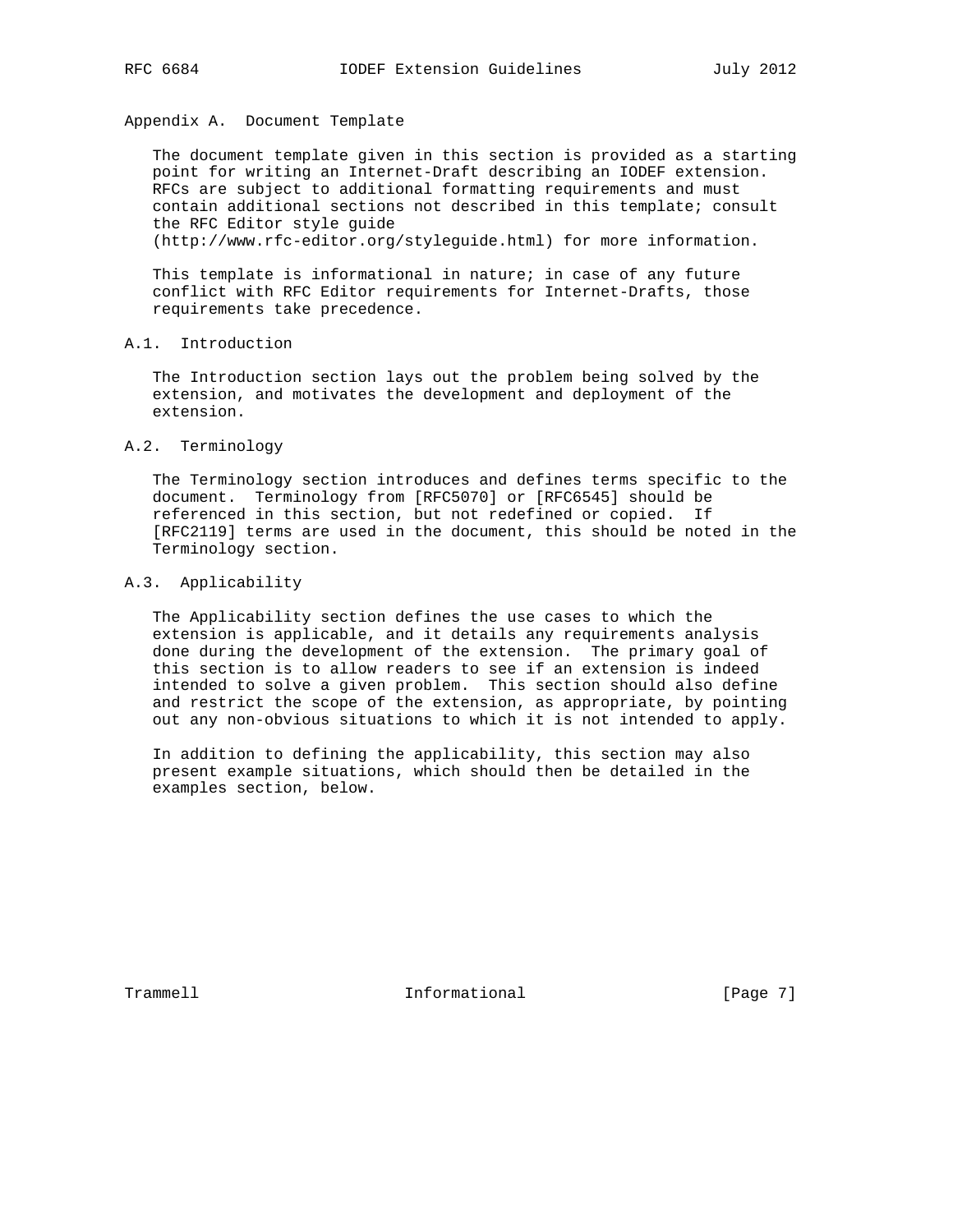### A.4. Extension Definition

This section defines the extension.

 Extensions to enumerated types are defined in one subsection for each attribute to be extended, enumerating the new values with an explanation of the meaning of each new value. An example enumeration extension is shown in Appendix B, below.

 Element extensions are defined in one subsection for each element, in top-down order, from the element contained within AdditionalData or RecordItem; an example element extension is shown in Appendix C, below. Each element should be described by a Unified Modeling Language (UML) diagram as in Figure 1, followed by a description of each of the attributes, and a short description of each of the child elements. Child elements should then be defined in a subsequent subsection, if not already defined in the IODEF Document itself, or in another referenced IODEF extension document.

| Element                            |                                                                                                                                                                                                         |
|------------------------------------|---------------------------------------------------------------------------------------------------------------------------------------------------------------------------------------------------------|
| TYPE attribute0<br>TYPE attribute1 | <>----------[ChildExactlyOne]<br>$  \leftrightarrow -\{01\}$ --[ChildZeroOrOne]<br>$  \leftrightarrow -\{0* \} -- [ChildrenOcrMore]$<br>$ \leftrightarrow -{\{1*\}--[Children{\text{ChildOneOrMore}\}}$ |

#### Figure 1: Example UML Element Diagram

 Elements containing child elements should indicate the multiplicity of those child elements, as shown in the figure above. Allowable TYPEs are enumerated in Section 2 of [RFC5070].

### A.5. Security Considerations

 Any security considerations [RFC3552] raised by this extension or its deployment should be detailed in this section. Guidance should focus on ensuring the users of this extension do so in a secure fashion, with special attention to non-obvious implications of the transmission of the information represented by this extension. [RFC3552] may be a useful reference in determining what to cover in this section. This section is required by the RFC Editor.

 It should also be noted in this section that the security considerations for IODEF [RFC5070] apply to the extension as well.

Trammell **Informational** Informational [Page 8]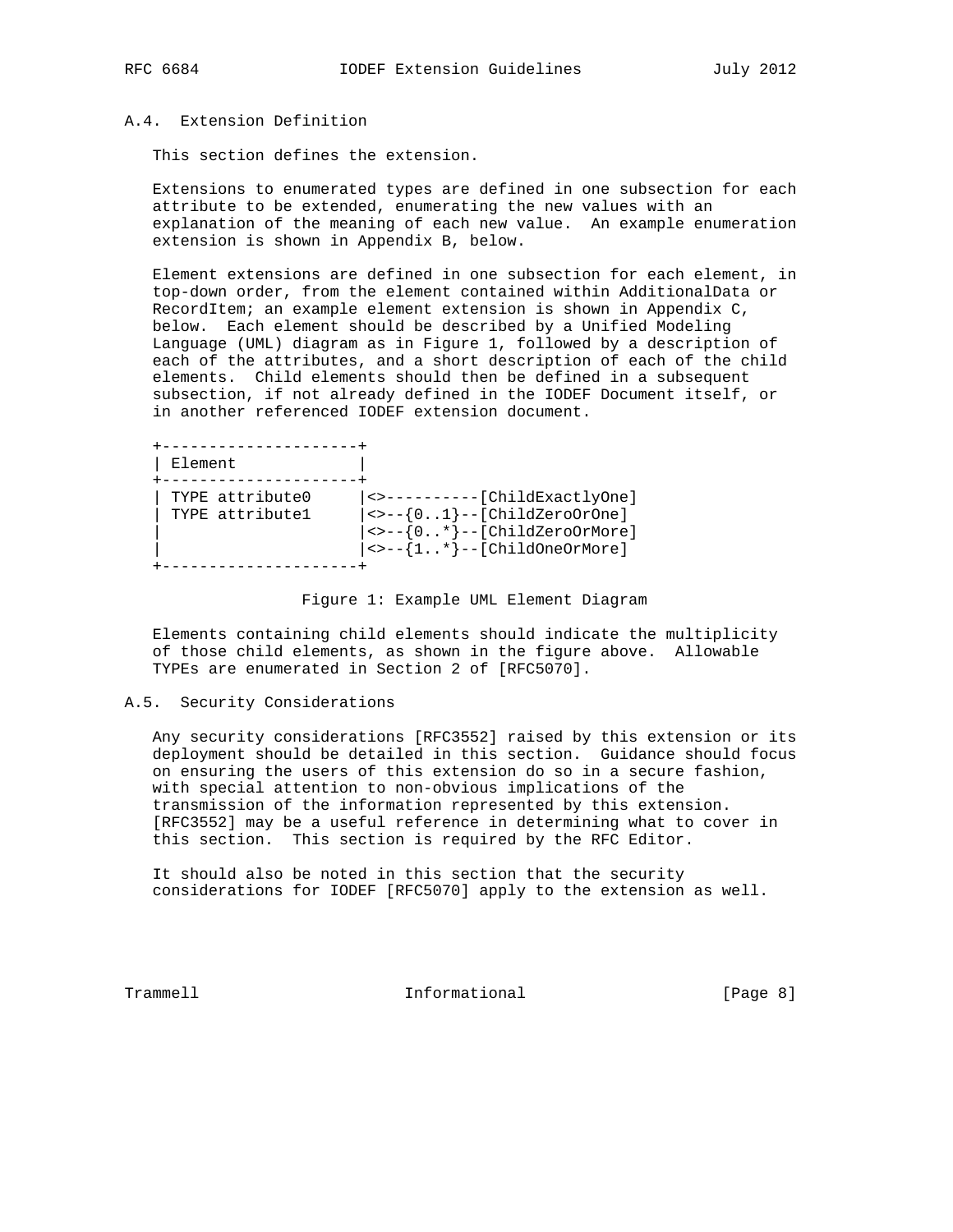#### A.6. IANA Considerations

 Any IANA considerations [RFC5226] for the document should be detailed in this section. Note that IODEF extension documents will generally register new namespaces and schemas. In addition, this section is required by the RFC Editor, so if there are no IANA considerations, the section should exist and contain the text "this document has no actions for IANA".

 IODEF Extensions that represent an enumeration should reference an existing IANA registry or subregistry for the values of that enumeration. If no such registry exists, this section should define a new registry to hold the enumeration's values and define the policies by which additions may be made to the registry.

 IODEF Extensions adding elements to the AdditionalData section of an IODEF Document should register their own namespaces and schemas for extensions with IANA; therefore, this section should contain at least a registration request for the namespace and the schema, as follows, modified as appropriate for the extension:

Registration request for the IODEF My-Extension namespace:

URI: urn:ietf:params:xml:ns:iodef-myextension-1.0

 Registrant Contact: Refer here to the Authors' Addresses section of the document, or to an organizational contact in the case of an extension supported by an external organization.

XML: None

Registration request for the IODEF My-Extension XML schema:

URI: urn:ietf:params:xml:schema:iodef-myextension-1.0

 Registrant Contact: Refer here to the Authors' Addresses section of the document, or to an organizational contact in the case of an extension supported by an external organization.

 XML: Refer here to the XML Schema in Appendix A of the document, or to a well-known external reference in the case of an extension with an externally defined schema.

Trammell **Informational** Informational [Page 9]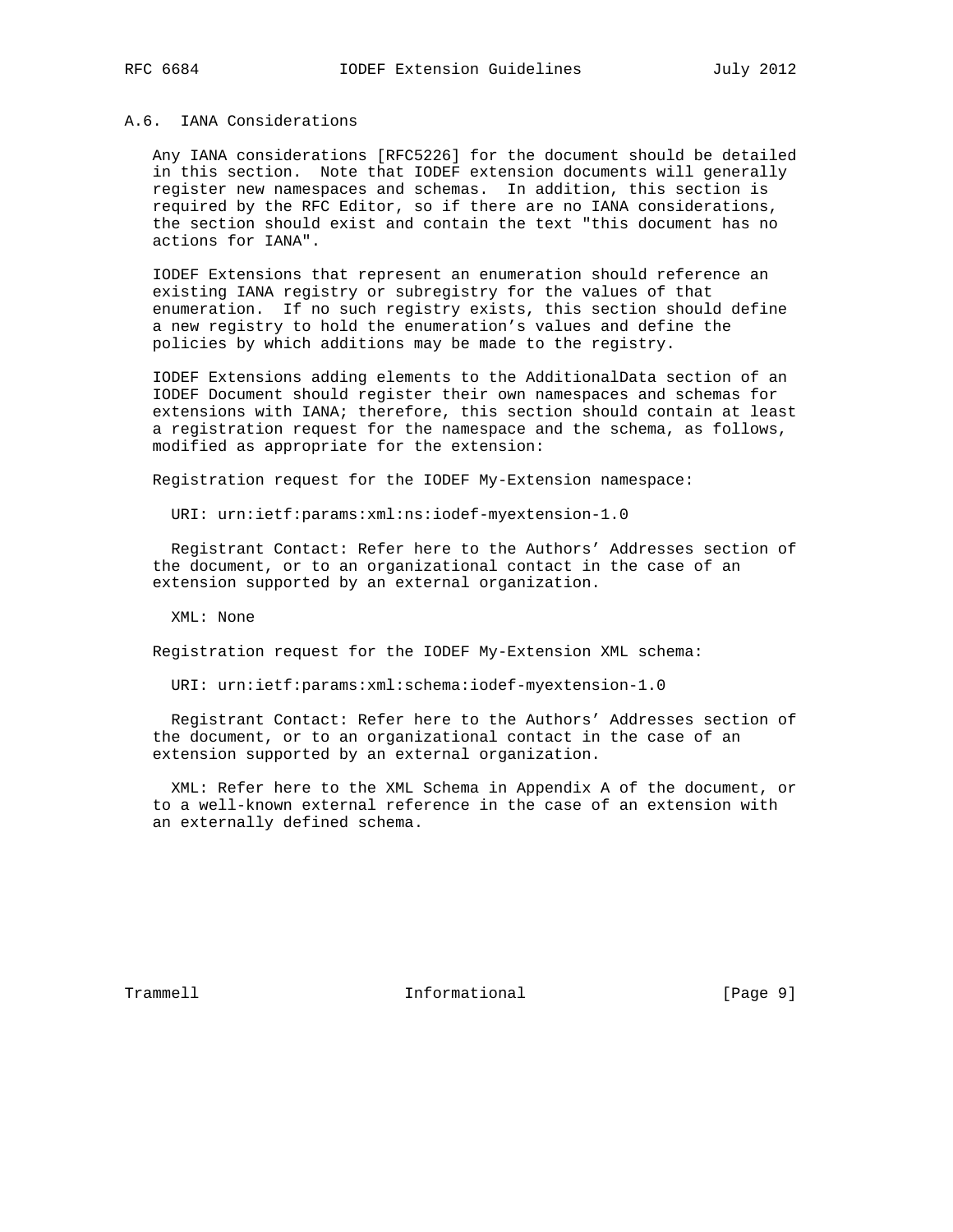A.7. Manageability Considerations

 If any of the operational and/or management considerations listed in Appendix A of [RFC5706] apply to the extension, address them in this section. If no such considerations apply, this section can be omitted.

A.8. Appendix A: XML Schema Definition for Extension

 The XML Schema describing the elements defined in the Extension Definition section is given here. Each of the examples in Appendix A.9 will be verified to validate against this schema by automated tools.

A.9. Appendix B: Examples

 This section contains example IODEF Documents illustrating the extension. If example situations are outlined in the Applicability section, documents for those examples should be provided in the same order as in the Applicability section. Example documents will be tested to validate against the schema given in the appendix.

Appendix B. Example Enumerated Type Extension Definition: Presentation Action

 This example extends the IODEF Expectation element to represent the expectation that a slide deck be derived from the IODEF Incident, and that a presentation be given by the recipient's organization thereon.

Attribute: Expectation@action

Extended value(s): give-a-presentation

 Value meaning: generate a slide deck from the provided incident information and give a presentation thereon.

 Additional considerations: the format of the slide deck is left to the recipient to determine in accordance with its established practices for the presentation of incident reports.

Appendix C. Example Element Definition: Test

This example defines the Test class for labeling IODEF test data.

 The Test class is intended to be included within an AdditionalData element in an IODEF Document. If a Test element is present, it indicates that an IODEF Document contains test data, not a information about a real incident.

Trammell **Informational** Informational [Page 10]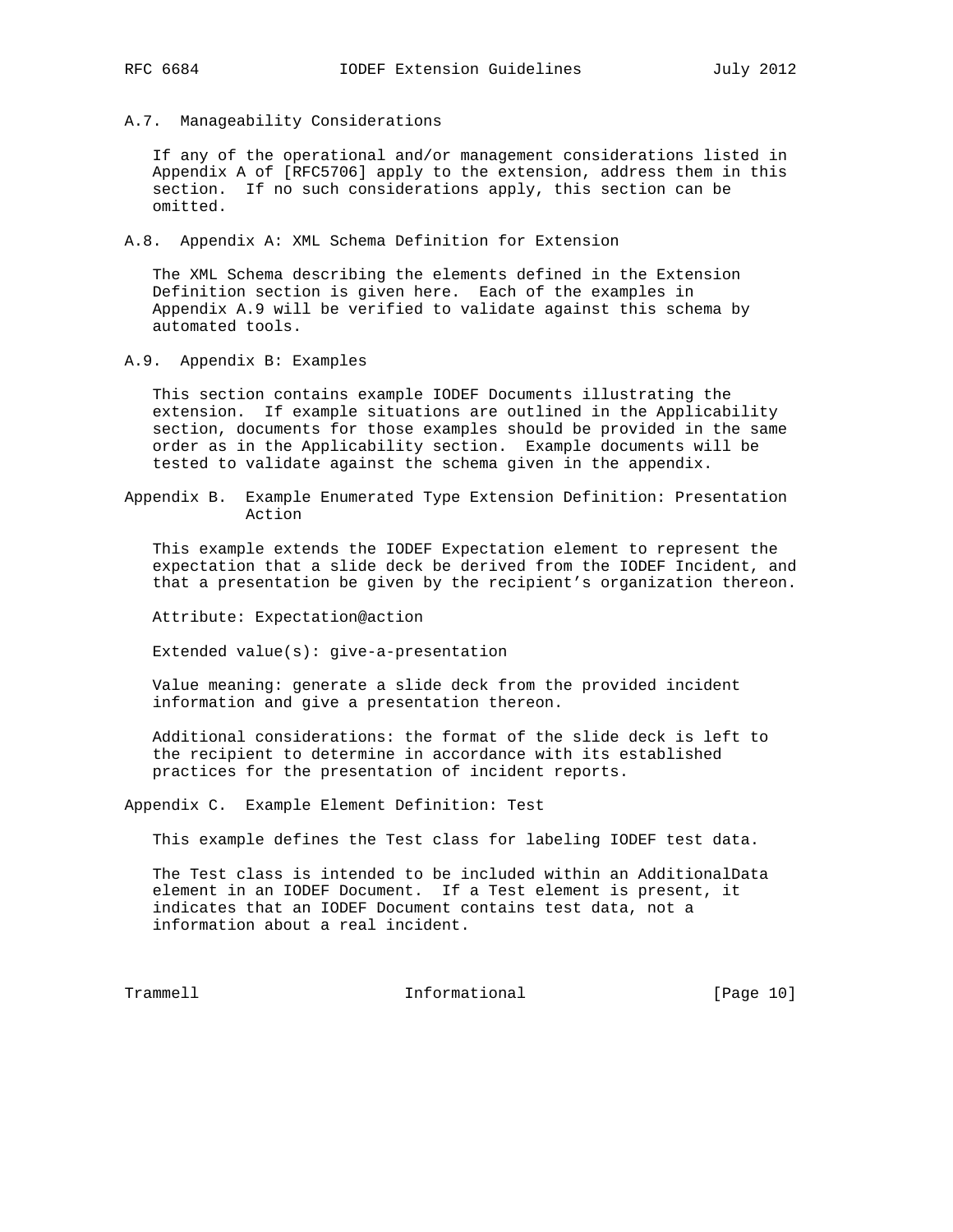The Test class contains information about how the test data was generated.

| Test                              |
|-----------------------------------|
| ENUM category<br>STRING generator |

Figure 2: The Test Class

The Test class has two attributes:

- category: Required. ENUM. The type of test data. The permitted values for this attribute are shown below. The default value is "unspecified".
	- 1. unspecified. The document contains test data, but no further information is available.
	- 2. internal. The test data is intended for the internal use of an implementor, and it should not be distributed or used outside the context in which it was generated.
	- 3. unit. The test data is intended for unit testing of an implementation, and it may be included with the implementation to support this as part of the build and deployment process.
	- 4. interoperability. The test data is intended for interoperability testing of an implementation, and it may be freely shared to support this purpose.

 generator: Optional. STRING. A free-form string identifying the person, entity, or program that generated the test data.

Trammell **Informational** Informational [Page 11]